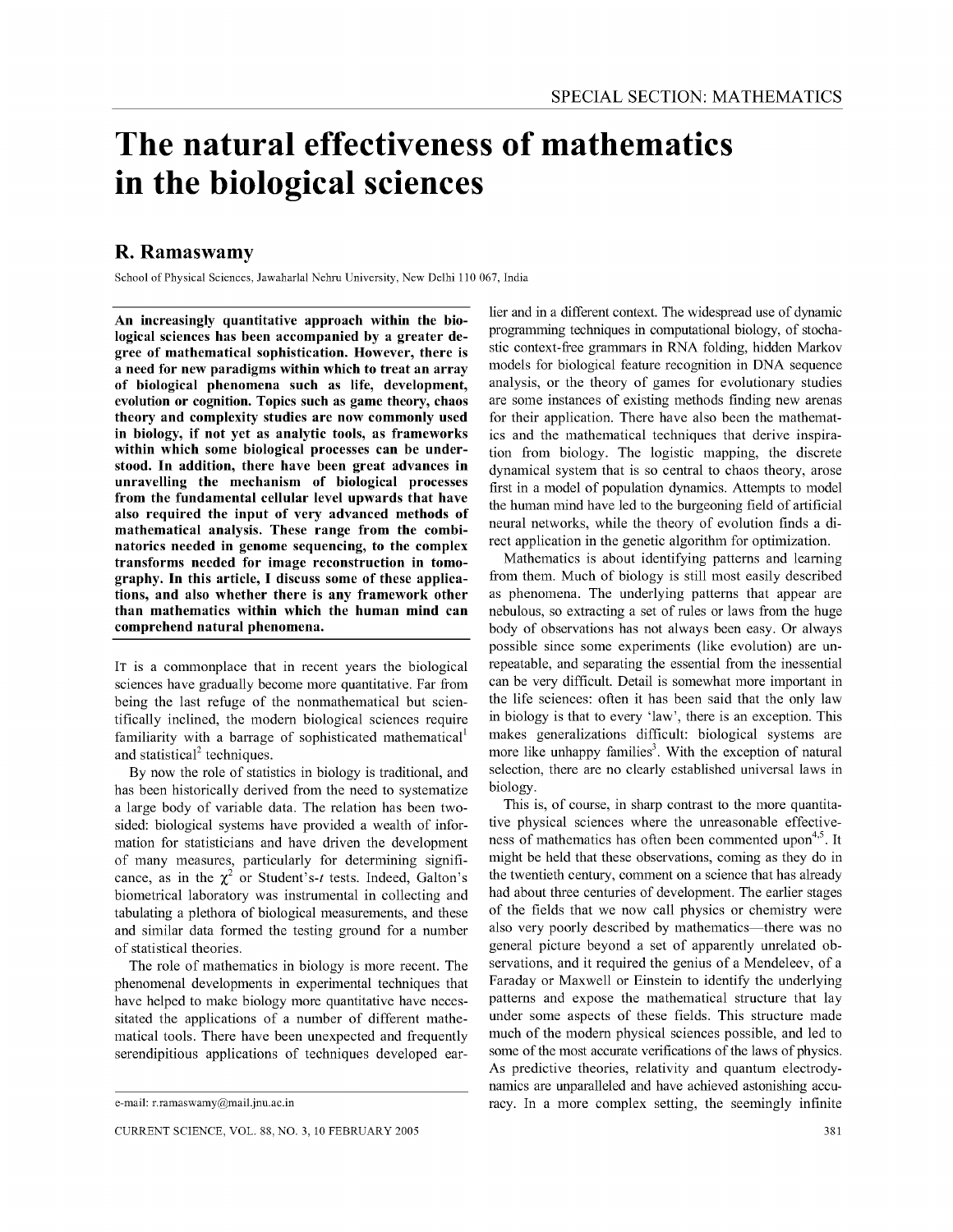possibilities of organic chemical reactions have found organizational structure in the Woodward-Hoffman rules that combine an elementary quantum mechanics with notions of graph theory to make precise, semiquantitative predictions of the outcome of a large class of chemical reactions. What will it take to similarly systematize biology? Or to rephrase the question, what will the analogous grand theories in biology be?

The *inevitable* applications of mathematics are those that are a carry over from the more quantitative physical sciences. As in the other natural sciences, more refined experiments have spearheaded some of these changes. The ability to probe phenomena at finer and finer scales reduces some aspects of biology to chemistry and physics, which makes it necessary to borrow the mathematics that applies there, often without modification. For instance, tomographic techniques rely on a complicated set of mathematical transforms for image reconstruction. These may be largely unknown to the working biologist who uses NMR imaging, but are a crucial component of the methodology, nonetheless. Similarly, the genome revolution was catalysed by the shotgun sequencing strategy which itself relied on sophisticated mathematics and probability theory to ensure that it would work. Several of the problems in computational biology arose (or at least were made more immediate, and their resolution more pressing) by the very rapid increase in experimental power.

The other sort of application of mathematics is, for want of a better descriptor, *systemic.* Namely that which is not predicated by the reductionist approach to biology but instead by a need to describe the behaviour of a biological entity *in toto.* 

Even the simplest living organisms appear to be complex, in way that is currently poorly described and poorly understood, and much as one would like, it is not possible to describe in all totality the behaviour of a living organism in the same way as one can the behaviour of, say, a complex material<sup>6</sup>. The promise that there could be mathematical models that capture the essence of this complexity has been held out in the past few decades by several developments, including that of inexpensive computational power which has made possible the study of more realistic models of biological systems. Theoretical developments-cellular automata, chaos theory, neural networks, self-organizationhave provided simple mathematical models that seem to capture one or the other aspect of what we understand as 'complexity', which itself is an imprecise term. There is one class of applications of mathematical or physical models to biology which attempt to adapt an existing technique to a problem, while another aims to develop the methods that a given problem needs. Each of these approaches have their own value and appeal. In the next sections of this article, I discuss some of the ways in which they have found application in the study of biological systems.

The resonance of the title with those of the well-known essays by Wigner<sup>4</sup> and Hamming<sup>5</sup> is deliberate, as is the

dissonance. There are applications in the physical sciences where knowledge of the underlying mathematics can provide very accurate predictions. Comparable situations in the biological sciences may not arise, in part because it may be unnecessary, and in part because biological systems are inherently unpredictable $6$  since they are so fundamentally complex. The demands, as it were, that are made of mathematics in the life and physical sciences are very distinct, and therefore, it is very reasonable that the mathematics that finds application in the two areas can also be very different.

Is there any framework other than mathematics within which we can systematize *any* knowledge? Recent advances in cognitive studies, as well as information that is now coming from the analysis of genomes and genes, suggest that several aspects of human behaviour is instinctual (or 'hardwired'). That mathematical reasoning is an instinct that we are endowed with is a distinct possibility, and therefore, it may not be given to us (as a species) to comprehend our world in any other manner. This point of view, that it is very natural that we should use mathematics to understand any science, is explored in the final sections of this article.

#### **Complexity**

In the last few years there has been a veritable explosion in the discipline, if it can be termed such, of complex systems studies. The concept of complexity is itself poorly defined ('the more complex something is, the more you can talk about it<sup>'7</sup>), and as pointed out by Vicsek $\frac{8}{3}$ , 'If a concept is not well-defined, it can be abused.' Nevertheless, there is some unity in what studies of complexity aim to uncover<sup>9</sup>.

A common feature of many complex systems is that they are composed of many interconnected and interacting subunits. Many systems, natural as well as constructed, are, in this sense complex. Examples that are frequently cited apart from those involving living organisms such as ecologies or societies, are the human brain, turbulent flows, market economies or the traffic. A second feature of complex systems is that they are capable of adaptation and organization, and these properties are a consequence of the interconnection and interactions of the subunits. The mathematics of complex systems would thus appear a natural candidate for application to biology. The drawback is that there is, at present, no unifying framework for the study of complex systems although there are some promising leads offered by studies of dynamical systems, cellular automata and random networks.

That the description of phenomena at one level may be inadequate or irrelevant at another has been noted for a long time. Thus the electronic structure of atoms can be understood quite adequately without reference to quarks, and is itself irrelevant, for the most part, when dealing with the thermodynamics of the material of which the atoms are constituents. Schrodinger, in a chapter of his very influential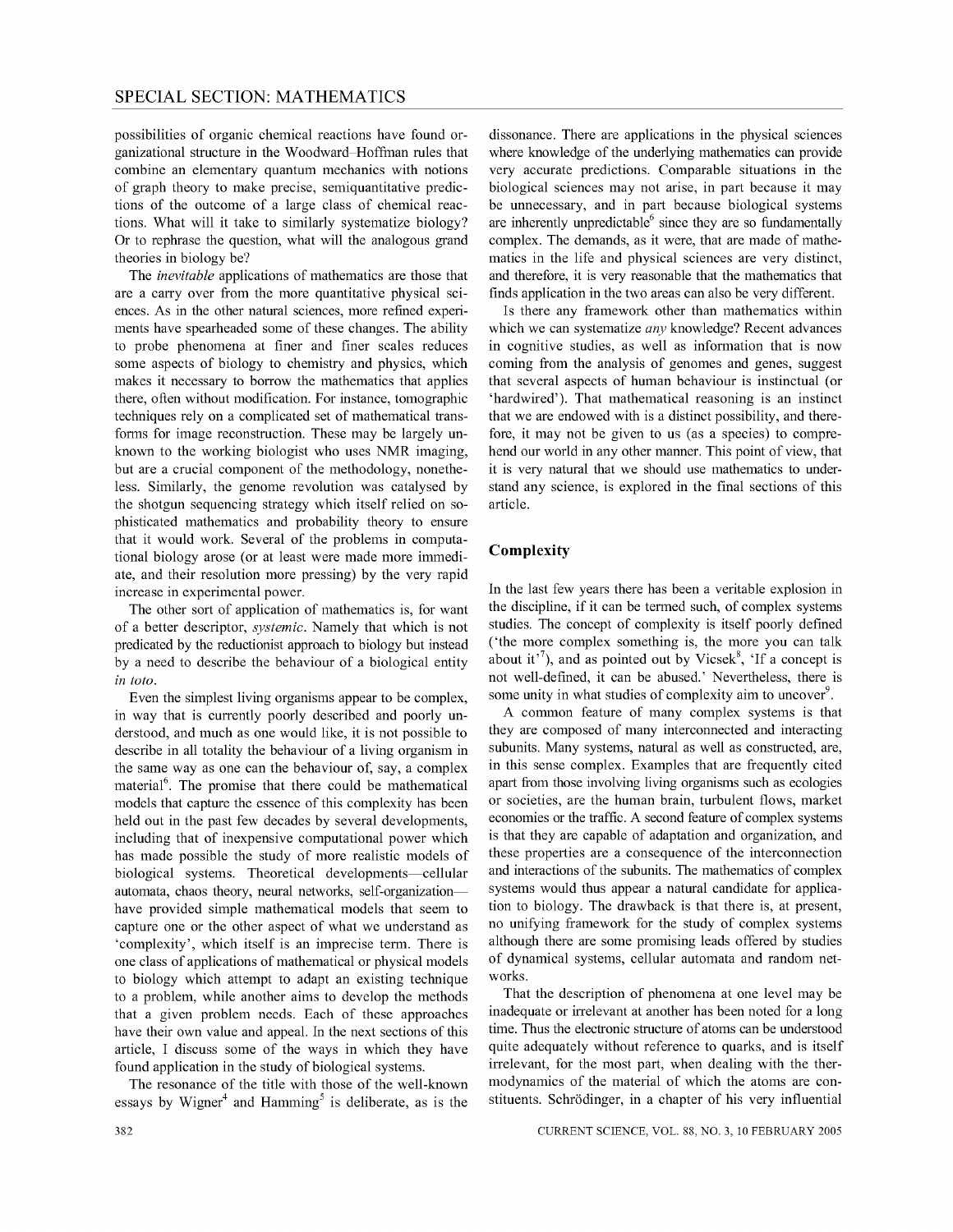book<sup>10</sup> entitled ' *Is Life Based on the Laws of Physics*', observed that with regard to 'the structure of living matter, that we must be prepared to finding it working in a manner that cannot be reduced to the ordinary laws of physics'. He further contrasted the laws of physics and chemistry, most of which apply in a statistical sense, to biological phenomena, which, even though they involve large numbers of atoms and molecules, nevertheless have nothing of the uncertainty associated with individual properties of the constituent atoms. Indeed, given a radioactive atom, he says, 'its probable lifetime is much less certain than that of a healthy sparrow' .

But even at a given level, it frequently happens that the properties of a system cannot be simply inferred from those of its constituents. The feature of *emergence,* namely the existence of properties that are characteristic of the entire system but which are not those of the units, is a common feature of systems that are termed complex.

Distinction should be drawn between the complex and the complicated, though this boundary is itself poorly defined. For instance, it is not clear whether or not in order to be deemed complex, a system requires an involved algorithm (or set of instructions). The algorithmic complexity, defined in terms of the length of the (abstract) program that is required is of limited utility in characterizing most systems $<sup>11</sup>$ .</sup>

Attempts to decode the principles that govern the manner in which new properties emerge—for example the creation of a thought or an idea, from the firing of millions of neurons in the brain, or the cause of a crash in the stock market from the exit poll predictions in distant electoral constituencies-require new approaches. The principles themselves need not necessarily be profound. A simple example of this is provided by a study of flocking behaviour in bird flight<sup>12</sup>. A purely 'local' rule: each bird adopts the average direction and speed of all its neighbours within distance  $R$ , say, is enough to ensure that an entire group adopts a common velocity and moves in unison. This behaviour depends on the density of birds as well as the size of *R*  relative to the size of a bird in flight. If *R* is the size of a bird, then each bird flies on its own path, regardless of its neighbours: there is no flock. However, as *R* increases to a few times that of the bird, depending on the density, there can be a phase transition, an abrupt change from a random state to one of ordered, coherent, flight $13$ . And such a system can adapt rapidly: we have all seen flocks navigate effortlessly through cities, avoiding tall buildings, and weaving their way through the urban landscape at high speed.

But there are other aspects of complexity. A (western) orchestra, for instance, consisting as it does of several musicians, requires an elaborate set of rules so that the output is the music that the composer intended: a set of music sheets with the detailed score, a proper setting wherein the orchestra can perform, a specific placement of the different musical instruments, and above all, strict obedience to the conductor who controls what is played and when. To term this a complex system would not surprise anyone, but there is a

sense in which such a system is not: it cannot *adapt.* Should the audience demand another piece of music, or music of another genre, an orchestra which has not prepared for it would be helpless and could not perform. Although the procedure for creating the orchestra is undoubtedly complicated, the result is tuned to a single output (or limited set of outputs). There is, of course, emergence: a single tuba could hardly carry a tune, but in concert, the entire orchestra creates the symphony.

Models like this illustrate some of the features that complex systems studies aim to capture: adaptability, emergence and self-organization, all from a set of elementary rules. The emphasis on elementary is deliberate. Most phenomena we see as complex have no obvious underlying conductor, no watchmaker, blind or not<sup>14</sup> who has implemented this as part of a grand design. Therefore, in the past few decades, considerable effort has gone into understanding 'simple' systems that give rise to complex behaviour.

'Simple mathematical models with very complicated dynamics', a review article published<sup>15</sup> in 1976 was responsible in great measure for the phenomenal growth in the study of chaotic dynamics. In this article-which remains one of the most accessible introductions to chaos theory-May showed that the simplest nonlinear iterative dynamical systems could have orbits that were as unpredictable as a coin-toss experiment. Indeed, the logistic mapping,

$$
x_{n+1} = \alpha x_n (1-x_n), \tag{1}
$$

where  $x_n$  is the value of the dependent variable x at time *n* with  $\alpha = 4$  was used as the first pseudo-random number generator by von Neumann and Ulam<sup>15</sup>. The quadratic nonlinearity in the logistic map is the simplest imaginable, and the unpredictable nature of the solutions, as a function of the parameter  $\alpha$  have formed the focus of innumerable studies since then.

When studying dynamical systems, some of the features of interest are the nature of the motion as a function of the time, namely the dependence of  $x_n$  on  $n$ , and perhaps the long time behaviour, namely what happens as  $n \to \infty$ , or how does the motion depend on initial conditions  $x_0$ . The important feature of chaotic dynamics is *sensitivity to initial conditions.* When the equations of motion are linear, a change in  $x_0$  leads to a comparable change in  $x_n$ , while for nonlinear systems, the smallest change in initial position will inevitably lead to an exponentially large change in  $x_n$ , and thus give dynamics which is completely distinct. The logistic map, eq. (1), has been a paradigm system for such studies, since upon varying  $\alpha$ , different behaviour results: for  $\alpha$  between 1 and 3, the motion eventually comes to rest on a fixed point  $(\lim_{n\to\infty}x_n\to 1-1/\alpha$  for almost any initial  $x_0$ ), while for other  $\alpha$ , one can have periodic motion of different periodicities, and also (mathematically provable!) chaotic motion, for  $\alpha = 4$ .

Considerable theoretical and experimental (numerical) work in the 1970s and '80s established that chaotic systems come in so-called universality classes (an example of Tolstoy's happy families) which are characterized by the same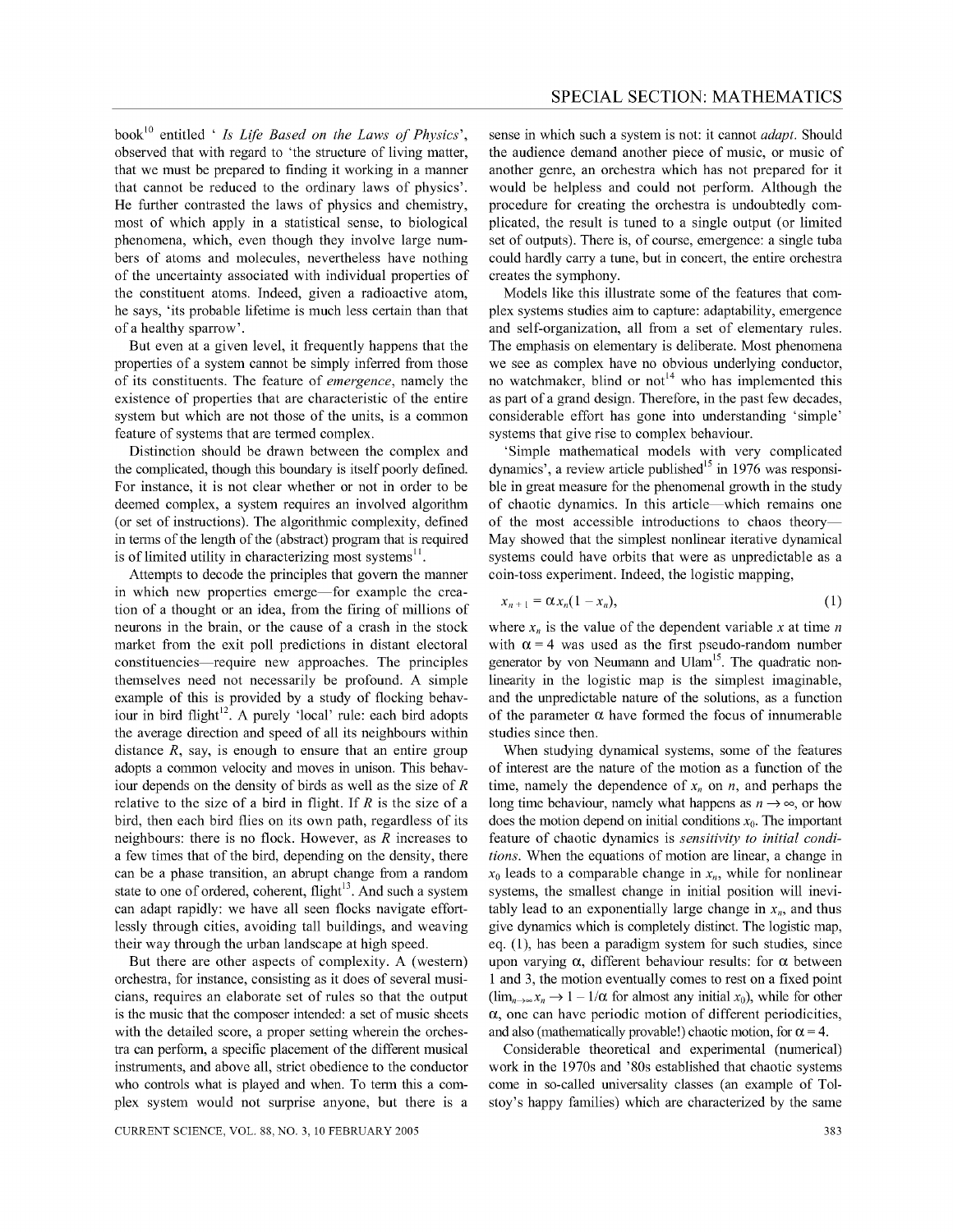qualitative and quantitative features. Regardless of the details of a given system, within each class the manner in which chaotic dynamics is created as well as its characteristics would be the same. One such route is period-doubling: as a parameter (such as  $\alpha$ ) is varied, the dynamics changes abruptly at a specific (bifurcation) value from a given periodicity to double the period. This happens repeatedly, and the successive bifurcation values of the parameter are geometrically spaced, with spacing dependent on the nature of the nonlinearity. The veracity of this picture was rapidly established in experiments as diverse as Rayleigh-Bénard flow, the oscillatory Belusov-Zhabotinsky reaction, cellular rhythms, mechanical systems, forced pendulums, dripping faucets ... Not all aperiodic dynamics is created via perioddoubling; there are other known routes to chaotic dynamics, but all of them share the feature that they apply in a specific set of circumstances, and that they are sufficiently general<sup>16</sup>.

The gradual evolution of regular, nonchaotic, dynamicsto-chaotic motion as a parameter is varied can be likened to a phase transition. And like phase transitions, the most interesting behaviour occurs at the transition point itself, which here is 'at the edge of chaos', between the regular and the chaotic $17$ 

For complexity, one neither wants regular dynamics which is repetitive (and dull), nor chaotic dynamics which is sensitive to small changes (and hence too unstable). When the motion is neither truly chaotic nor truly regular, it is capable of novel behaviour which involve correlations that are temporally long-ranged. Studies of cellular automata, dynamical systems where both time and space are discrete rather than continuous, have demonstrated that systems which are at this edge can show very complex patterns<sup>18</sup>. The idea that there can be dynamical models that mimic life go back to von Neumann who had showed that there could be cellular automata that were self-reproducing. More recent work in the area of artificial life<sup>9</sup> has shown that there are simple cellular automaton-like models that can capture a variety of features of living systems; these systems are on the edge of chaos.

To summarize, the thrust of much work in the past few decades has been to establish that complex temporal behaviour can result from simple nonlinear dynamical models. Likewise, complex spatial organization can result from relatively simple sets of local rules. Taken together, this would suggest that it might be possible to obtain relatively simple mathematical models that can capture the complex spatiotemporal behaviour of biological systems. In small measure such programs are slowly becoming possible.

## **Application and applicability**

With the large amount of genomic data that has rapidly become available through sequencing projects, the time and effort required for biochemical or biological analysis of

genomic function is neither available nor does the endeavour appear to be cost-effective. Isolating and studying a single protein can be arduous, and the smallest genomes, of which today there are over 200 already sequenced completely, have several hundred genes and a similar number of proteins. Characterizing even one genome is therefore a mammoth undertaking. One can make the case for studying the human genome in all its detail, given its importance to our species, but the case for other genomes is less compelling. Much of the analysis of DNA sequences (and to some extent, the other important macromolecules such as RNA and proteins) has now become computational and mathematical studies of symbolic strings.

The identification of a similarity or a pattern is a common way in which biological function is inferred, even if erroneously. That two things that appear the same probably have a similar function is a mode of reasoning which we frequently employ, based on the experience that this is often true. (Of course, it is also an experience that different things can be used for the same biological function, so avenues for learning must be kept open!) Comparing two biological sequences has become the major technique for learning whether or not there is some possibility that the two sequences have a similar function and/or a common evolutionary history.

The nature of the demands made of mathematical tools in a biological context is best typified in this area of sequence comparison and alignment. Briefly, the problem is as follows. It is required that two (or more) strings, of lengths *n*  and *m,* say, composed of symbols in a finite alphabet (4 letter alphabets for DNA or RNA molecules, 20 letter alphabet for proteins), are to be aligned (written one below the other, say) to display the similarity between the strings, keeping the order of symbols in each string unchanged, but introducing additional symbols such as  $-$  or gaps in either string as required. A placement of symbol  $\alpha_i$  over  $\beta_i$  is an indication that the two are similar, and effort is made to get the optimal alignment, namely that alignment that displays the most similarities between the strings. This similarity is quantified via a 'score', which is itself based on the statistics of presently available information. The total number of possible alignments is of the order of the binomial coefficient  $n+mC_n$ , so that enumeration is not possible for any but the shortest strings, and for modest biologically interesting problems, *n* and  $m > 1000$ . An exact method can give the best alignment, but the need to scan large databases (where *m* exceeds several billion today) necessitates heuristics. Judging the significance of the alignment score requires an appreciation of the statistics of extreme values. The final analysis, therefore, is based on a combination of mathematics, statistics, probability, and, at present, a set of biological facts and intuition.

Useful as they are—the single most widely used mathematical tool in biology today is the BLAST set of programs for sequence alignment—the contrast with the typical use of mathematics in the physical sciences could not be more striking.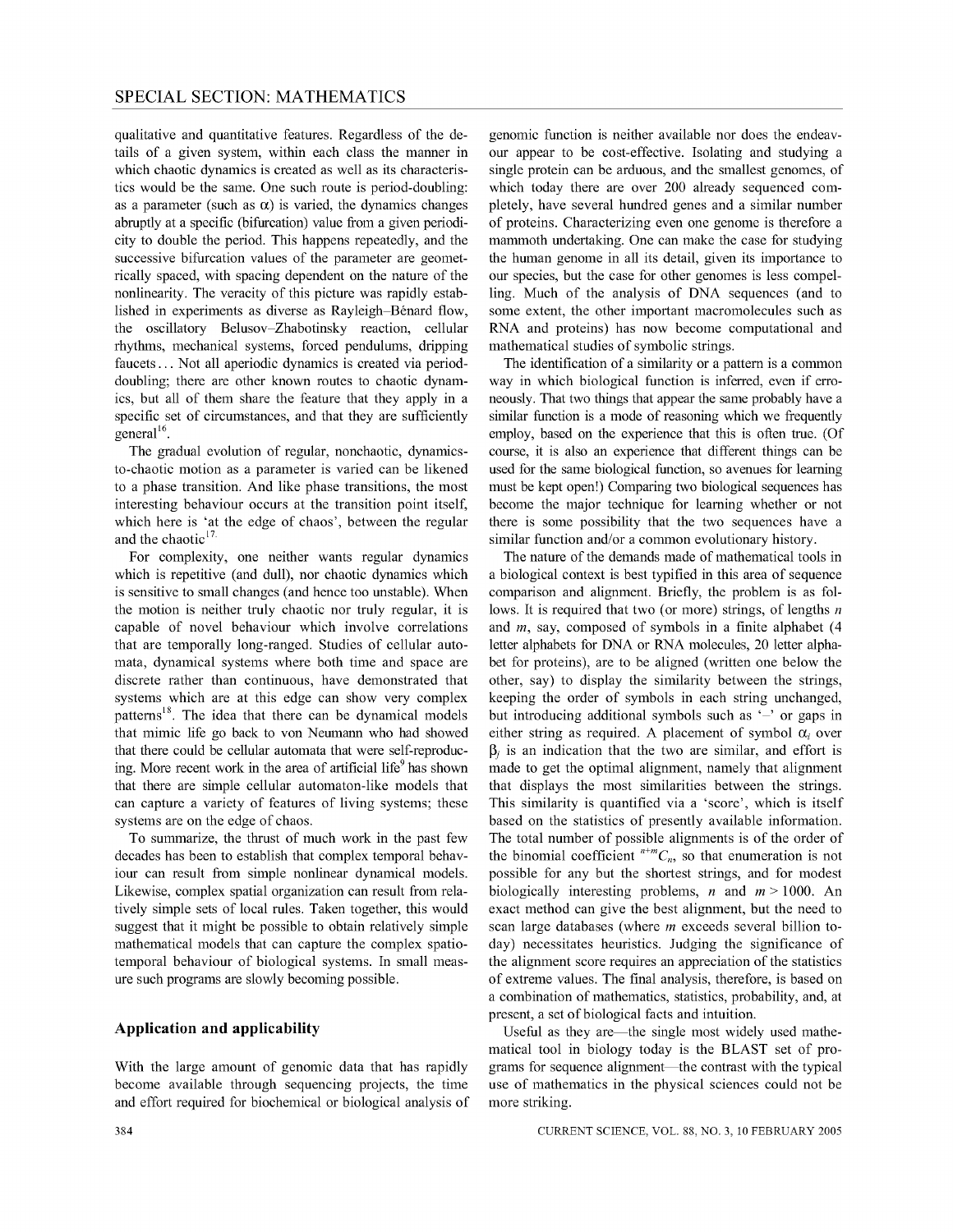Some of the newer applications of mathematics in biology which include the use of graph theory in its modem manifestations to analyse networks and clustering methods to classify the huge amount of data generated in microarray experiments, in addition to a host of algorithms and techniques for the analysis of genomic information, derived from computer science. Other branches of mathematics that also find biological application are game theory, in understanding genetic competition in ecosystems and even within genomes, and dynamical systems theory in understanding the complex temporal behaviour of the huge number of coupled chemical reactions consequent upon the genetic network of entire organisms.

The mathematical theory of games, developed from the 1920s onward, deals with models of conflict and cooperation among interacting interdependent agents. Initial applications were to sociological problems, but quickly game theory found a natural context in evolutionary biology, and today has been extensively applied to problems ranging from why the sex-ratios are as observed in different populations and different times, to the evolution of language itself. In a recent application, the 'prisoner's dilemma<sup>,19</sup> has been *experimentally* studied in the context of viral evolution, while game-theoretic analyses of ecosystems can permit very sophisticated inference regarding species fitness and evolutionary strategies $^{20}$ .

A number of recent ambitious programs intend to study cellular dynamics, metabolism and pathways in totality entirely *in silico*<sup>21</sup>. Since the elementary biochemical processes are, by and large, well-understood from a chemical kinetics viewpoint, and in some cases the details of metabolic pathways have also been explored, entire genomes have been sequenced and the genes are known, at least for simple organisms, the attempt is to integrate all this information to have a working computational model of a cell. By including ideas from network theory and chemical kinetics, the global organization of the metabolic pathway in *E. coli* has been studied computationally<sup>22</sup>. This required the analysis of 739 chemical reactions involving 537 metabolites and was possible for so well-studied an organism, and the model was also able to make predictions that could be experimentally tested. The sheer size of the dynamical system is indicative of the type of complexity that even the simplest biological organisms possess; that it is even possible for us to contemplate and carry out studies of this magnitude is indicative of the analytic tools that we are in a position to deploy to understand this complexity. More powerful computational methods could be necessary and will become possible in the future.

### **The biology of mathematics**

In recent years, there has been considerable debate, and an emerging viewpoint, that the human species has an *instinct* for language. Champions of this school of thought are Chomsky, and most notably, Steven Pinker who has written extensively and accessibly on the issue $^{23}$ .

The argument is elaborate but compelling. It is difficult to summarize the entire line of reasoning that was presented in *The Language Instinct*<sup>23</sup>, but one of the key features is that language is not a cultural invention of our species (like democracy, say), but is hard-wired into our genome. Like the elephant's trunk or the giraffe's neck, language is a biological adaptation to communicate information and is unique to our species.

Humans are born endowed with the ability for language, and this ability enables us to learn any specific language, or indeed to create one if needed. Starting with the work of Chomsky in the 1950s, linguists and cognitive scientists have done much to understand the universal mental grammar that we all possess. (The use of stochastic context-free grammars in addressing the problem of RNA folding is one instance of the remarkable applicability of mathematics in biology.) At the same time, however, our thought processes are not language dependent: we do not think in English or Tamil or Hindi, but in some separate and distinct language of thought termed 'mentalese'<sup>23</sup>.

Language facilitates (and greatly enriches) communication between humans. Many other species do have sophisticated communication abilities---dolphins use sonar, bees dance to guide their hivemates to nectar sources, all birds and animals call to alarm and to attract, ants use pheromones to keep their nestmates in line, etc.--and all species need to have some communication between individuals, at least for propagation. However, none of these alternate instances matches anything like the communication provided by human language.

It is not easy to separate nature from nurture, as endless debates have confirmed, but one method for determining whether or not some aspect of human behaviour is innate is to study cultures that are widely spaced geographically, and at different stages of social development. Such crosscultural studies can help to identify those aspects of our behaviour that are a consequence of environment, and those that are a consequence of heredity. The anthropologist Donald Brown has attempted to identify human 'universals, $24$ , a set of behavioural traits that are common to *all* tribes on the planet.

All of us share several traits beyond possessing language. As a species we have innumerable taboos relating to sex. Some of these, like incest avoidance, appear as innate genetic wisdom, but there are other common traits that are more surprising. Every culture, from the Inuit to the Jarawa, indulges in baby talk. And everybody dreams. Every tribe however 'primitive', has a sense of metaphor, a sense of time, and a world view. Language is only one (although perhaps the most striking) of human universals. Other universals that appear on the extensive list in his book, and which are more germane to the argument I make below, are conjectural reasoning, ordering as cognitive pattern (continua), logical notions, numerals (counting; at least 'one', 'two' and 'many') and interpolation.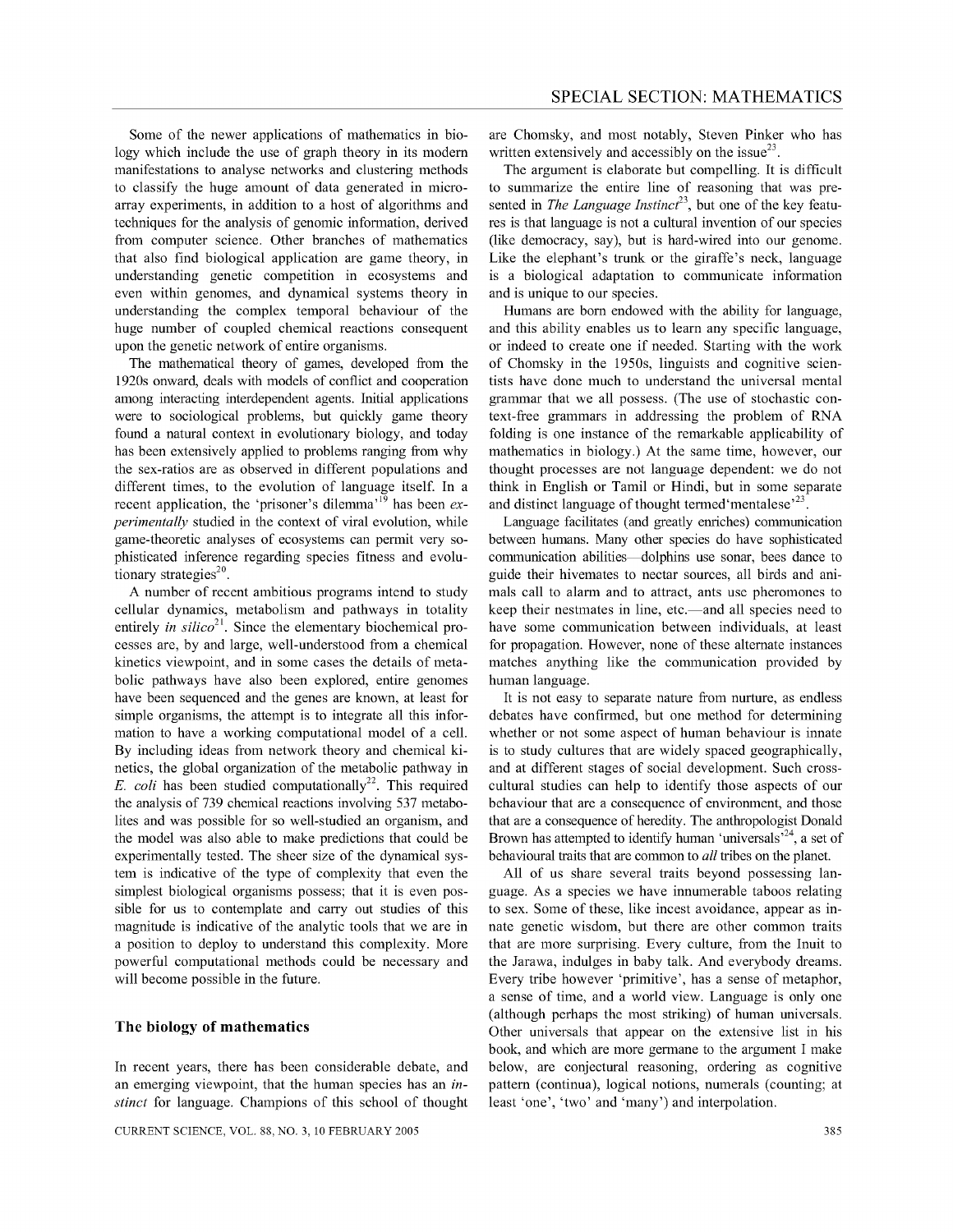The last few mentioned human universals all relate to a set of essentially mathematical abilities. The basic nature of enumeration, of counting, of having a sense of numbers is central to a sense of mathematics and brings to mind Kronecker's assertion, 'God made the integers, all else is the work of man<sup> $25$ </sup>. The ability to interpolate, to have a sense of a continuum (more on this below), also contribute to a sense of mathematics, and lead to the question: Analogous to language, do humans possess a *mathematics instinct?* 

Writing a century ago, Poincaré had an inkling that this might be the case.  $\therefore$  we possess the capacity to construct a physical and mathematical continuum; and this capacity exists in us *before any experience* because, without it, experience properly speaking would be impossible and would be reduced to brute sensations, unsuitable for any *organization;* ... ' The added emphasis is mine; the observations are from the concluding paragraph of his essay, 'Why space has three dimensions'<sup>26</sup>

If mathematics is an instinct, then it could have evolved like any other trait. Indeed, it could have co-evolved with language, and that is an argument that Keith Devlin has made recently<sup>27</sup>.

At some level, mathematics is about finding patterns and generalizing them and about perceiving structures and extending them. Devlin suggests that the ability for mathematics resides in our ability for language. Similar abstractions are necessary in both contexts. The concept of the number three, for example, is unrelated either to the written or spoken word three, or the symbol 3 or even the more suggestive alternate, III. Mathematical thought proceeds in its version of mentalese $^{27}$ .

An innate mathematical sense need not translate into universal mathematical sophistication, just as an innate language sense does not translate into universal poetic ability. But the thesis that we have it in the genes begs the question of whether mathematical ability confers evolutionary advantage, namely, is the human race selected by a sense for mathematics?

To know the answer to this requires more information and knowledge than we have at present. Our understanding of what constitutes human nature in all its complexity is at the most basic level. The sociobiologist E. O. Wilson has been at the vanguard of a multidisciplinary effort<sup>28</sup> toward consilience, gathering a coherent and holistic view of current knowledge which is not subdivided in subdisciplinary approaches. This may eventually be one of the grand theories in biology, but its resolution is well in the future. We need to learn more about ourselves.

#### **Summary**

Traditionally, any sense of understanding physical phenomena has been based on having the requisite mathematical substructure, and this tradition traces backward from the present, via Einstein, Maxwell and Newton, to Archimedes and surely beyond.

Such practice has not, in large measure, been the case in biology. The view that I have put forth above ascribes this in part to the stage of development that the discipline finds itself in at this point in time, and in part, to the manner in which biological knowledge integrates mathematical analysis. The complexity of most biological systems, the competing effects that give rise to organization, and the dynamical instabilities that underlie essentially all processes make the system fundamentally unpredictable, all require that the role played by mathematics in the biological sciences is of necessity very different from that in the physical sciences.

Serendipity can only occasionally provide a ready-made solution to an existing problem whereby one or the other already developed mathematical method can find application in biology. Just as, for example, the research of Poincaré in the area of dynamical systems gave birth to topology, the study of complex biological systems may require the creation of new mathematical tools, techniques, and possibly new disciplines.

Our instincts for language and mathematics, consequences of our particular evolutionary history, are unique endowments. While they have greatly facilitated human development, it is also worth considering that there are modes of thought that may be denied to us, as Hamming has observed<sup>5</sup>, similar to our inability to perceive some wavelengths of light or to taste certain flavours. 'Evolution, so far, may possibly have blocked us from being able to think in some directions; there could be unthinkable thoughts.' In this sense, it is impossible for us to think nonmathematically, and therefore there is no framework other than mathematics that can confer us with a sense of understanding of any area of inquiry.

In biology, as Dobzhansky's famous statement goes, nothing makes sense except in the light of evolution. To adapt this aphorism, even in biology nothing can really make sense to us except in the light of mathematics. The required mathematics, though, may not all be uncovered yet.

- 1. Maynard Smith, J., *Mathematical Ideas in Biology,* Cambridge University Press, Cambridge, 1968.
- 2. Batsche1et, E., *Circular Statistics in Biology,* Academic Press, New York, 1981.
- 3. All happy families resemble one another, each unhappy family is unhappy in its own way, Tolstoy, L., the opening words of *Anna Karenina.*
- 4. Wigner, E. P., The unreasonable effectiveness of mathematics in the natural sciences. *Commun. Pure Appl. Math.,* 1960, 13.
- Hamming, R. W., The unreasonable effectiveness of mathematics, *Am. Math. Monthly,* 1980,87.
- 6. Ramaswamy, R., Genes, brains, and unpredictability: Developments in the sciences and reflections on what it means to be alive. Curr. Sci., 2001, 80, 1381.
- 7. Parisi, G., attributed by M. Virasoro, TIFR lecture, 1996.
- 8. Vicsek, T., Complexity: The bigger picture. *Nature,* 2002, 418, 131.
- 9. Waldrop, M. M., *Complexity,* Simon and Schuster, New York, 1992.
- 10. Schrodinger, *What is Life?,* Cambridge University Press, Cambridge, 1967.
- 11. The infinite string 01010101010 ... has a lower algorithmic complexity than the string 011100101011001010100111 ... since the program for the first string is simple (repeat '01' endlessly) while

CURRENT SCIENCE, VOL. 88, NO.3, 10 FEBRUARY 2005